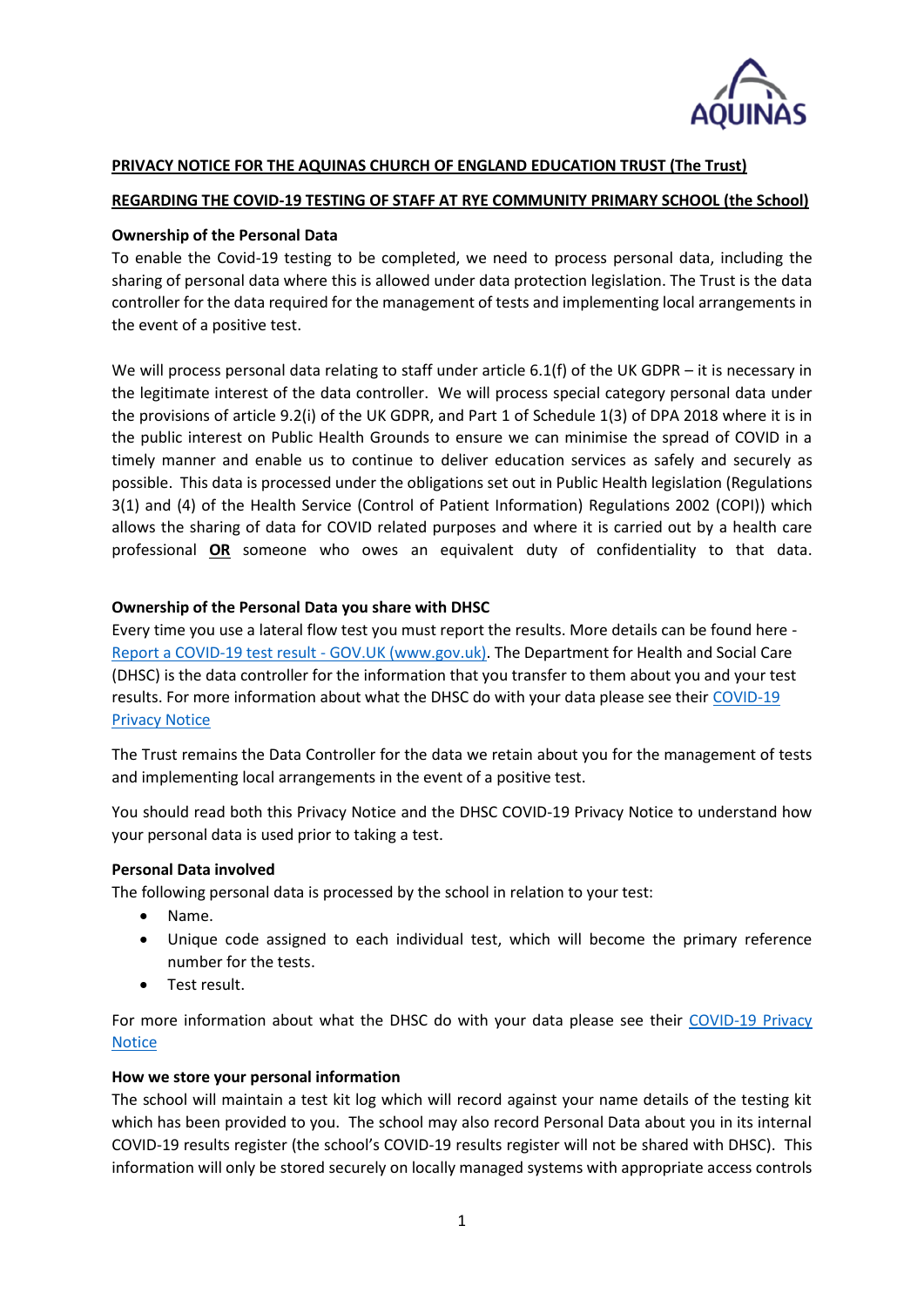

in school and will only be accessible to personnel involved in the management of tests and implementing local arrangements in the event of a positive test.

The school will retain its test kit log and COVID-19 results register for a period of twelve (12) months from the date of the last entries made by the school into them.

For more information about what the DHSC do with your data please see their [COVID-19 Privacy](https://www.gov.uk/government/publications/coronavirus-covid-19-testing-privacy-information)  [Notice](https://www.gov.uk/government/publications/coronavirus-covid-19-testing-privacy-information)

## **Processing of Personal Data Relating to Positive test results**

We will use this information to enact our own COVID isolation and control processes without telling anyone who it is that has received the positive test. For more information about what the DHSC do with your data please see their [COVID-19 Privacy Notice.](https://www.gov.uk/government/publications/coronavirus-covid-19-testing-privacy-information) This information will be kept by the school for a period of twelve (12) months and by the NHS for eight (8) years.

# **Processing of Personal Data Relating to Negative and Void test results**

We will record a negative and void result for the purpose of stock controls of tests and general performance of the testing process.

# **Data Sharing Partners**

The personal data associated with test results will be shared with:

- DHSC, NHS, PHE to ensure that they can undertake the necessary Test and Trace activities and to conduct research and compile statistical information about Coronavirus.
- Your GP the NHS may share the information you provide with your GP to maintain your medical records and to offer support and guidance as necessary. Any data you provide to the school will not be shared with your GP.
- Local Government to undertake local public health duties and to record and analyse local spreads.

Personal data in the school's test kit log will be shared with DHSC to identify which test kit has been given to which individual in the event of a product recall. The school will not share its internal COVID-19 results register with DHSC.

## **Your Rights**

Under data protection law, you have rights including:

**Your right of access** - You have the right to ask us for copies of your personal information.

**Your right to rectification** - You have the right to ask us to rectify personal information you think is inaccurate. You also have the right to ask us to complete information you think is incomplete.

**Your right to erasure** - You have the right to ask us to erase your personal information in certain circumstances.

**Your right to restriction of processing** - You have the right to ask us to restrict the processing of your personal information in certain circumstances.

**Your right to object to processing** - You have the the right to object to the processing of your personal information in certain circumstances.